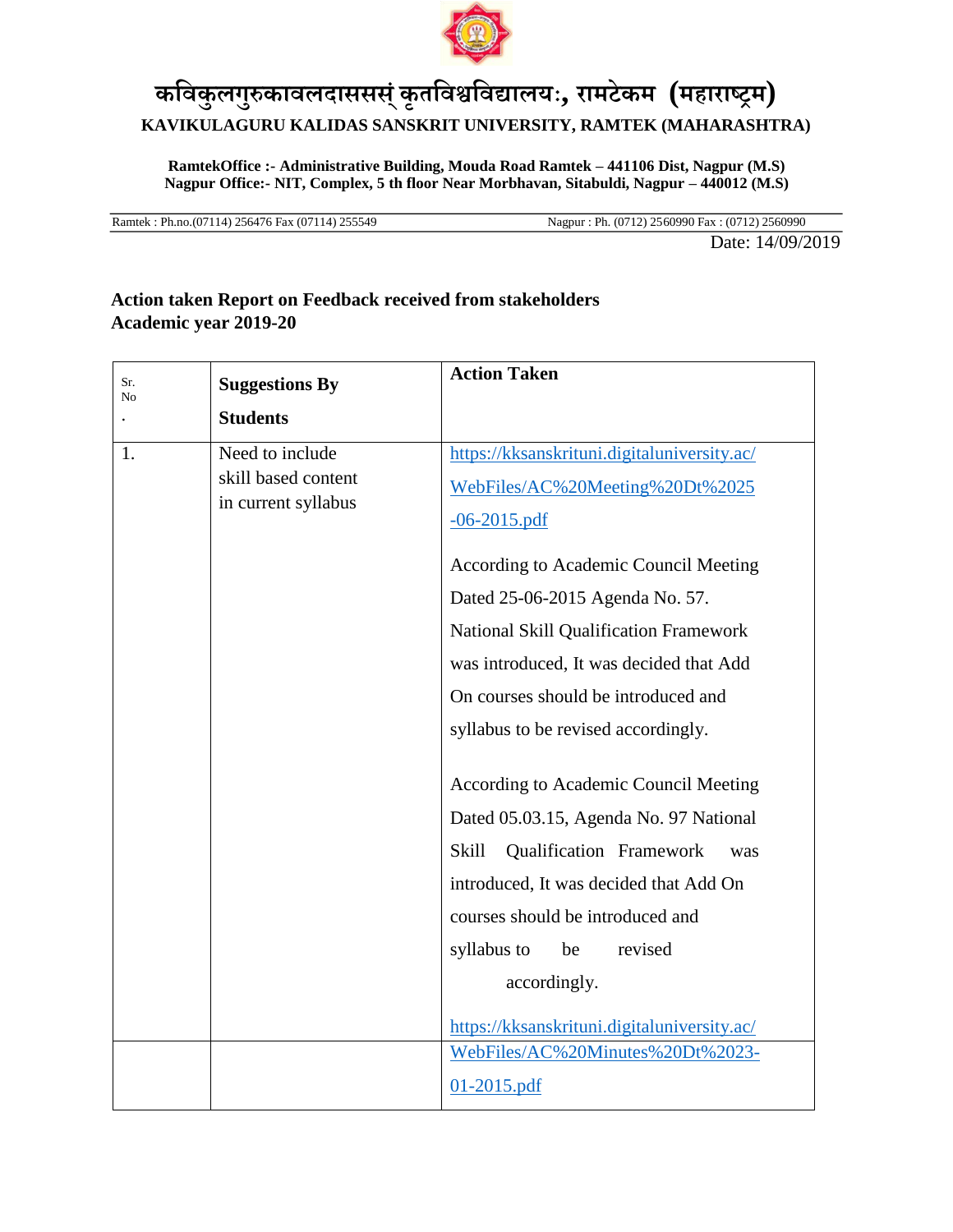| 2. | Skill Development       | According to Academic Council Meeting                                          |
|----|-------------------------|--------------------------------------------------------------------------------|
|    | courses should be       | Dated 05.03.15, Agenda No. 97 National                                         |
|    | included to improve the | Skill Qualification Framework<br>was<br>introduced, It was decided that Add On |
|    | personality.            | courses should be introduced and                                               |
|    |                         | syllabus to be revised                                                         |
|    |                         | accordingly                                                                    |
|    |                         | https://kksanskrituni.digitaluniversity.a                                      |
|    |                         | c/WebFiles/AC%20Minutes%20Dt%2                                                 |
|    |                         | 023-01-2015.pdf                                                                |

e svíjayakona

Registrar<br>K. K. Sanskrit University<br>Ramtek, Dist. Nagpur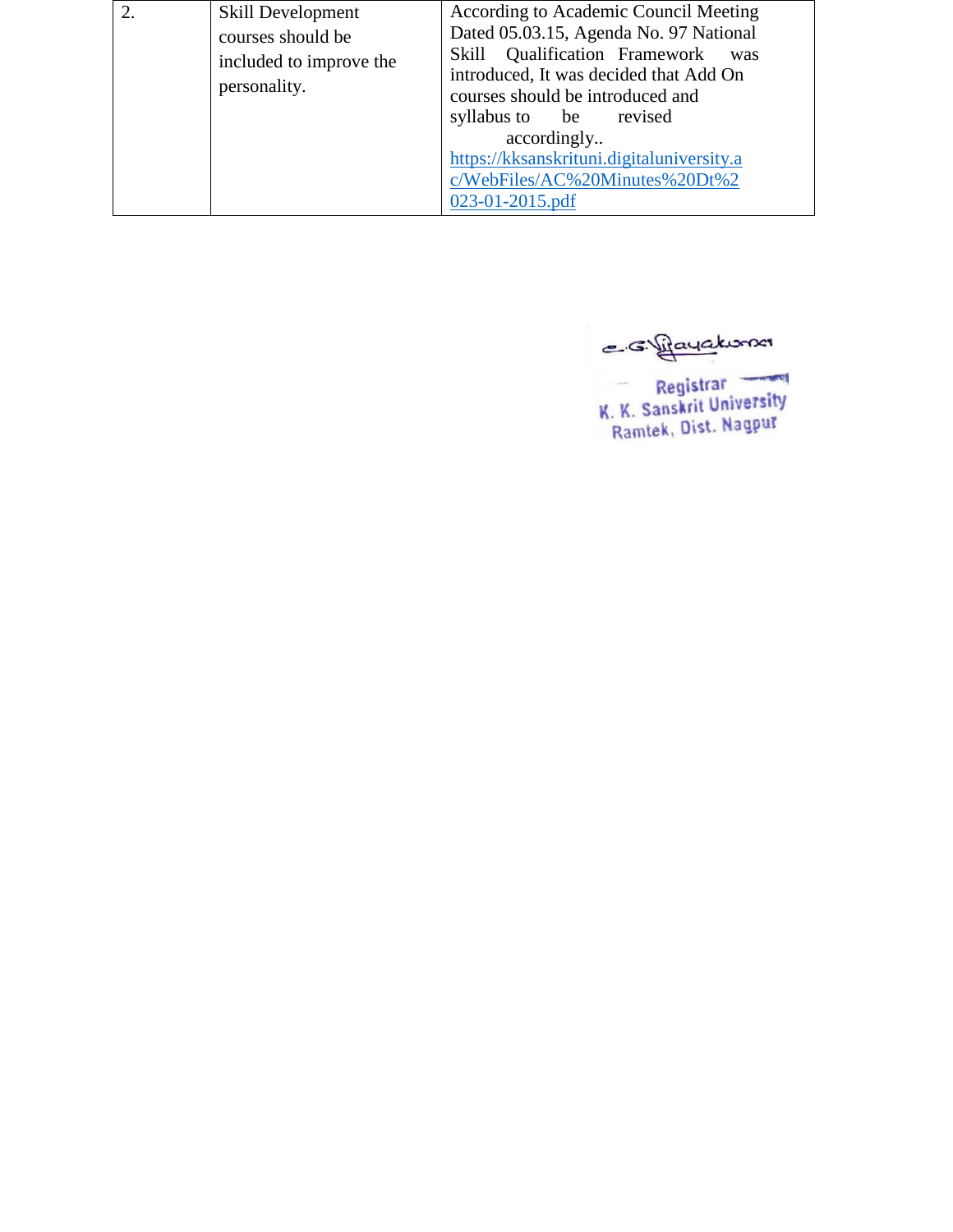

Kavikulguru Kalidas Sanskrit University Ramtek

## NAAC Reaccredited "B++' Grade

Feedback from stakeholders is an important measure for the enrichment of the quality of the curriculum. The university has the well-defined feedback mechanism which is duly filled by the stakeholders' i.e students, teachers, parents and alumni. The suggestion received from these stakeholders is considered as a useful tool for necessary improvement. It is also useful to identify the curricular gaps and to take measures to bridge it by supplementing the curriculum with add-on courses, guest lectures, workshops, seminars, study tours and field visit, etc.

Even individual department takes feedback from stakeholders and prepare the action taken report. This report is submitted to the Dean (Academics), based on all these Suggestions an action taken report is prepared. Action taken report as per recommendations based on the assessment of the feedback from stakeholders received from all departments in enriching the curriculum is as given below for Session 2019-20

| Sr. no | <b>Suggestion</b><br>by<br><b>Teachers</b> | <b>Action Taken</b>                                                                                                                                                                                          |
|--------|--------------------------------------------|--------------------------------------------------------------------------------------------------------------------------------------------------------------------------------------------------------------|
|        | Need of review of the<br>syllabus          | Academic Council minutes Meeting Dated 7th<br>September 2016, Agenda<br>No.78 syllabus revision took Place and<br><b>New</b><br>introduced.<br><b>Syllabus</b><br>https://kksanskrituni.digitaluniversity.ac |

**Stakeholders** Suggestions and Action Taken Report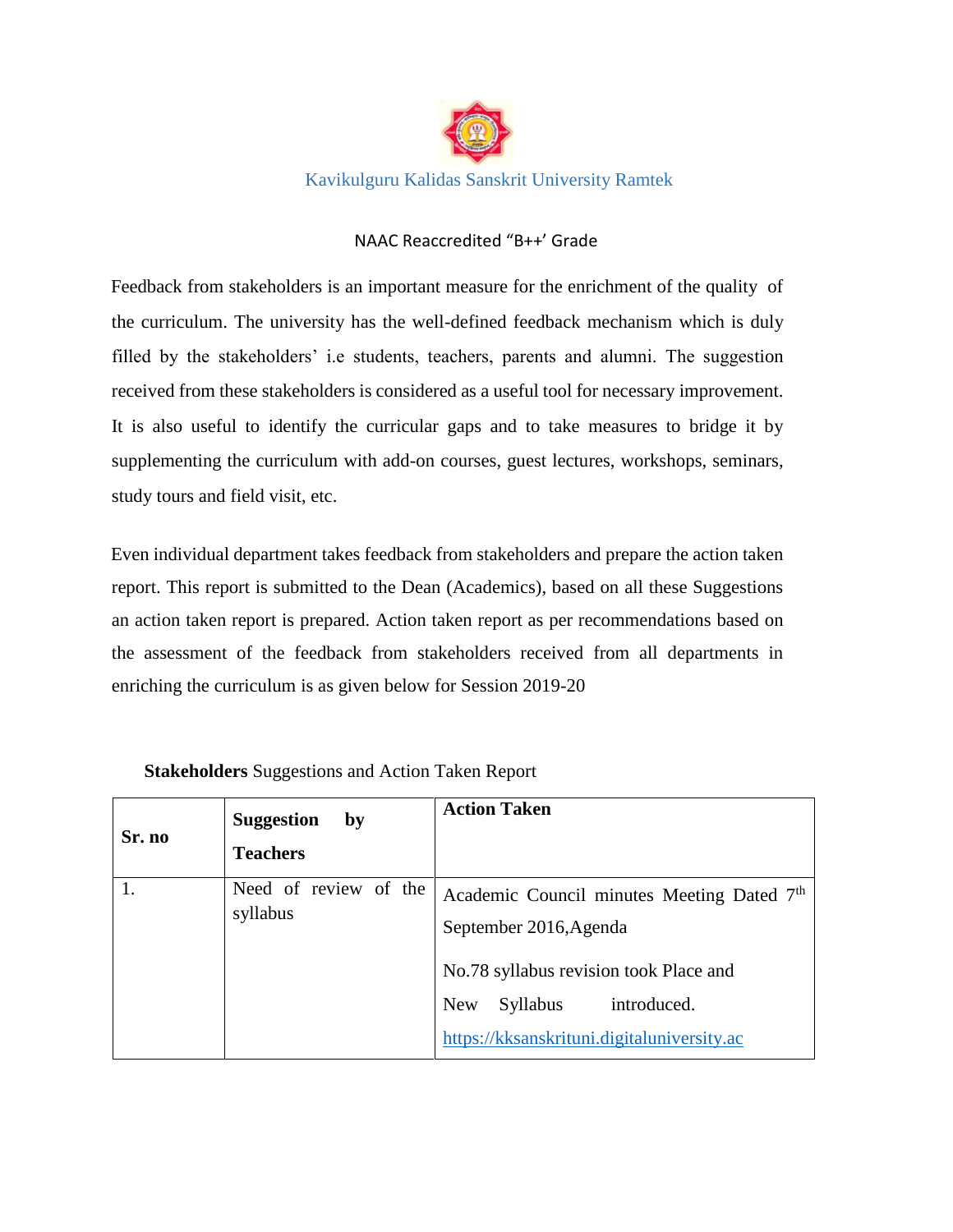|    |                                                     | /WebFiles/Acadmic%20Council%2020<br>19-20%20minutes123.pdf |
|----|-----------------------------------------------------|------------------------------------------------------------|
|    |                                                     |                                                            |
| 2. | Curriculum<br>enhanced                              | According to Academic Council Meeting                      |
|    | employability                                       | Dated 05.03.15, Agenda No. 97 National                     |
|    |                                                     | <b>Skill</b><br>Qualification Framework<br>was             |
|    |                                                     | introduced, It was decided that Add On                     |
|    |                                                     | courses should be introduced and syllabus                  |
|    |                                                     | revised<br>be<br>accordingly.<br>to                        |
|    |                                                     | https://kksanskrituni.digitaluniversity.ac/                |
|    |                                                     | WebFiles/AC%20Minutes%20Dt%2023-                           |
|    |                                                     | $01 - 2015$ .pdf                                           |
|    |                                                     |                                                            |
| 3. | The<br>course content                               | Academic<br>Council<br>According<br>to                     |
|    | fulfils the contemporary<br>requirement of students | meeting minutes dated 25.04.2018, Agenda no                |
|    |                                                     | 58 new Programs like BBA.                                  |
|    |                                                     | Bcom and BCA are to be introduced.                         |
|    |                                                     | https://kksanskrituni.digitaluniversity.ac                 |
|    |                                                     | /WebFiles/Academic25PDF.pdf                                |

e sigayakona

Registrar<br>K. K. Sanskrit University<br>Ramtek, Dist. Nagpur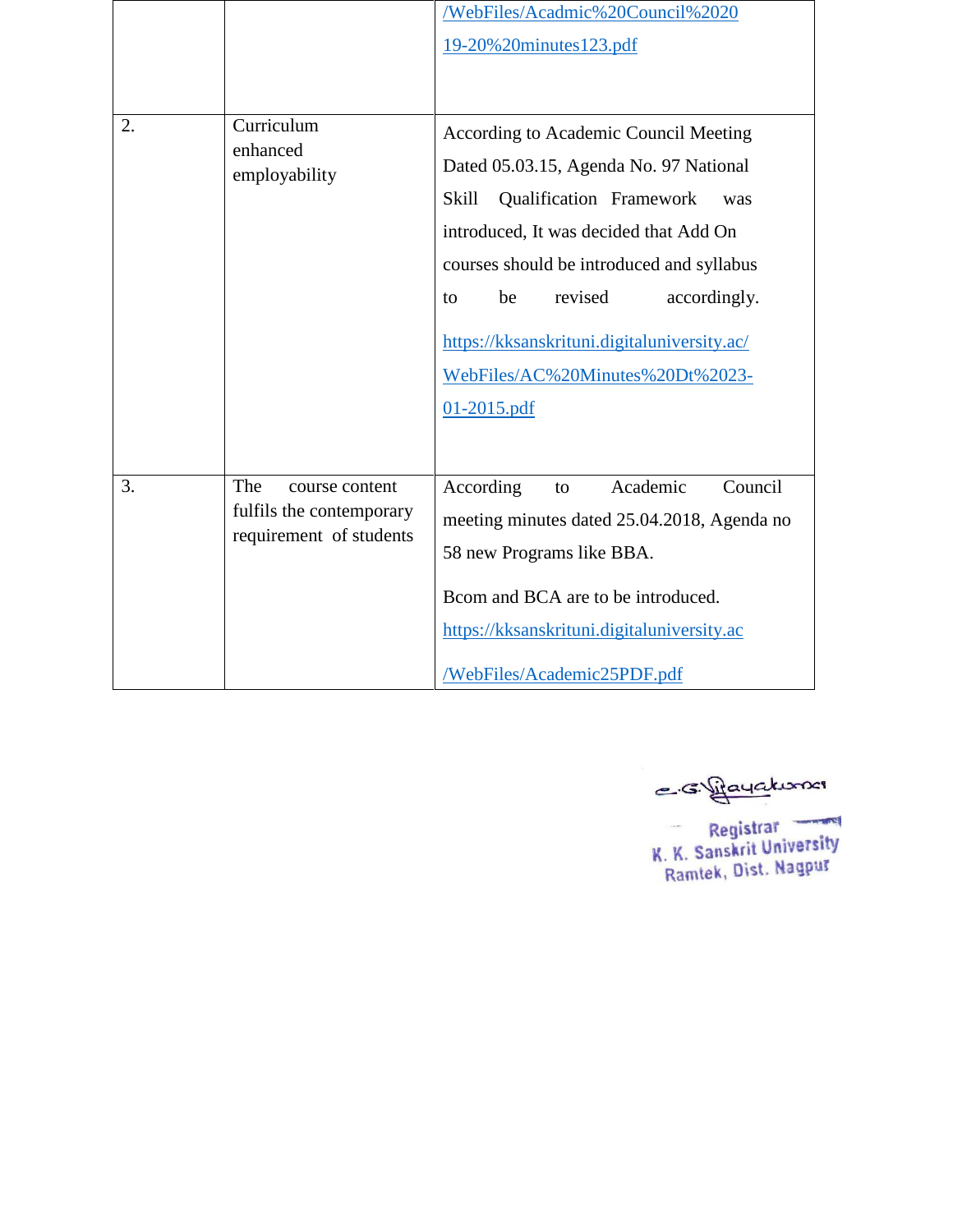| Sr. No | Suggestions by Alumni                          | <b>Action Taken</b>                                                                 |
|--------|------------------------------------------------|-------------------------------------------------------------------------------------|
| 1.     | help<br>Programme<br>in                        | According to Academic Council meeting                                               |
|        | opening new prospects                          | minutes dated 25.04.2018, Agenda no 69 Skill                                        |
|        | of Employability and<br>Entrepreneurship.      | based Programs like Certificate Course in                                           |
|        |                                                | Yoga<br>and Naturopathy,<br>Diploma<br>in                                           |
|        |                                                | Ayurvedic Panchakarma and Certificate                                               |
|        |                                                | course in massage and Technician are to be                                          |
|        |                                                | introduced.                                                                         |
|        |                                                | https://kksanskrituni.digitaluniversity.ac/We                                       |
|        |                                                | bFiles/Academic25PDF.pdf                                                            |
|        |                                                |                                                                                     |
| 2.     | Courses<br>meet                                |                                                                                     |
|        | contemporary                                   | According to Academic Council meeting                                               |
|        | requirements                                   | minutes dated 25.04.2018, Agenda no 58 new                                          |
|        |                                                | Programs like BBA. Boom and BCA are to be                                           |
|        |                                                | introduced.                                                                         |
|        |                                                | https://kksanskrituni.digitaluniversity.ac/We                                       |
|        |                                                | bFiles/Academic25PDF.pdf                                                            |
| 3.     | Reading<br>material<br>regarding curriculum is | Digitalization of the library is helpful for the fulfilment<br>of this requirement. |
|        | easily available                               |                                                                                     |
|        |                                                | Kalidas<br>Sanskrit University<br>Kavikulaguru<br>(digitaluniversity.ac)            |
|        |                                                |                                                                                     |
|        |                                                | Kavikulaguru Kalidas Sanskrit University                                            |
|        |                                                | (digitaluniversity.ac)                                                              |

e svijayakoma

Registrar<br>K. K. Sanskrit University<br>Ramtek, Dist. Nagpur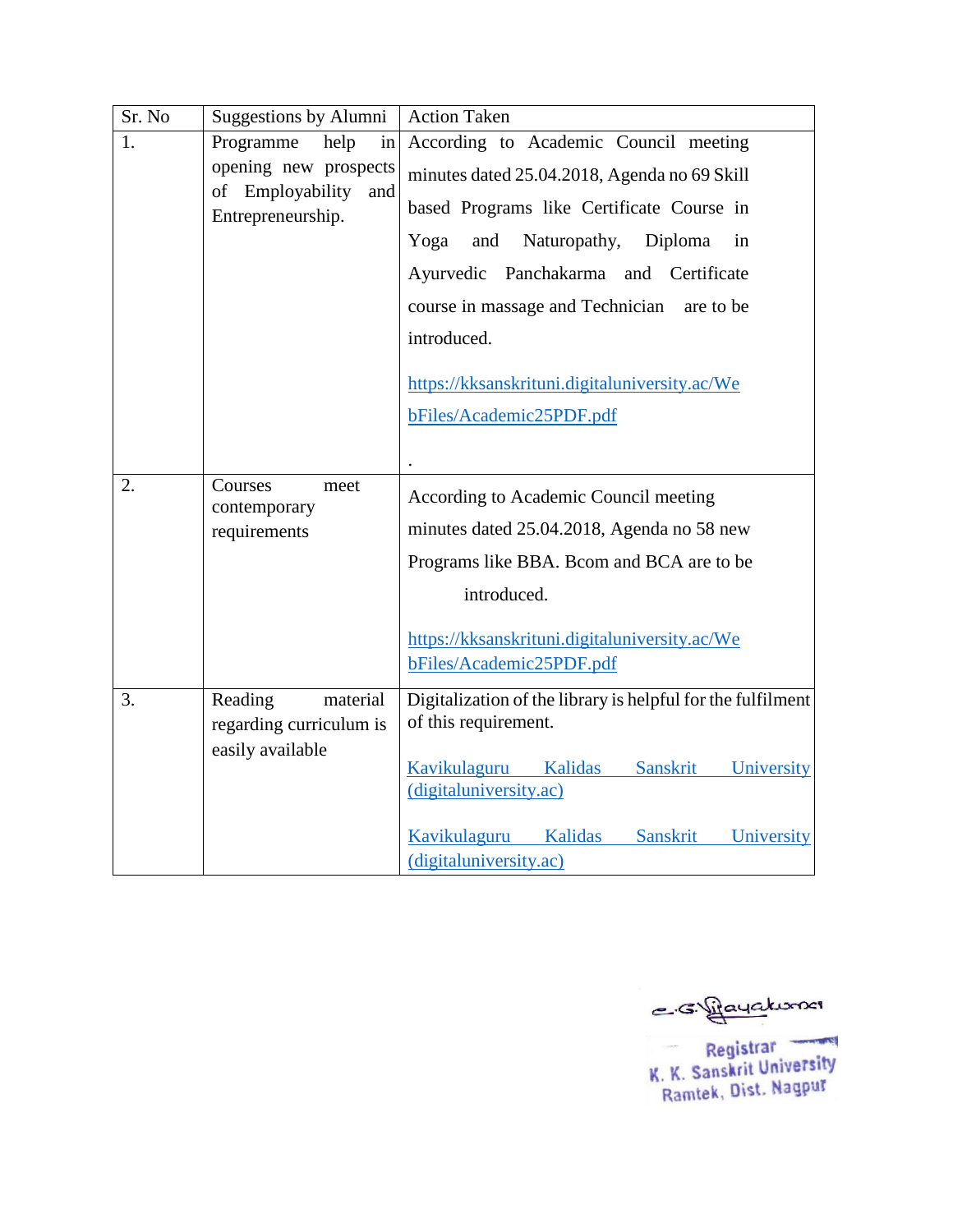| Sr. No. | <b>Suggestions By</b><br>Parents                                                                                              | <b>Action Taken</b>                                                                                                                                                                                                                                                                                                                                                                                                                                                                                                                                                                                                                                                                                                              |
|---------|-------------------------------------------------------------------------------------------------------------------------------|----------------------------------------------------------------------------------------------------------------------------------------------------------------------------------------------------------------------------------------------------------------------------------------------------------------------------------------------------------------------------------------------------------------------------------------------------------------------------------------------------------------------------------------------------------------------------------------------------------------------------------------------------------------------------------------------------------------------------------|
| 1.      | Courses<br>meet<br>contemporary<br>requirements, like<br><b>Environmental Studies,</b><br>Human Rights and<br>Yoga and Ethics | Environmental<br>Studies<br>course made<br>Compulsory, Academic Council Meeting Minutes<br>Dated 25-06-15 Agenda No 59<br>https://kksanskrituni.digitaluniversity.ac/We<br>bFiles/AC%20Meeting%20Dt%2025-06-<br>2015.pdf                                                                                                                                                                                                                                                                                                                                                                                                                                                                                                         |
| 2.      | Curriul<br>um<br>enhanc<br>es<br>emplo<br>yabilit<br>y                                                                        | According to Academic Council meeting<br>minutes dated 25.04.2018, Agenda no 69 Skill<br>based Programs like Certificate Course in<br>Yoga<br>and<br>Naturopathy,<br>Diploma<br>in<br>Ayurvedic Panchakarma and Certificate<br>course in massage and Technician are to be<br>introduced.<br>https://kksanskrituni.digitaluniversity.ac/We<br>bFiles/Academic25PDF.pdf<br>According to Academic Council Meeting Dated<br>05.03.15, Agenda No. 97 National Skill<br>Qualification Framework was introduced, It was<br>decided that Add On courses should be<br>introduced<br>and<br>syllabus<br>be<br>to<br>revised accordingly.<br>https://kksanskrituni.digitaluniversity.ac/WebF<br>iles/AC%20Minutes%20Dt%2023-01-<br>2015.pdf |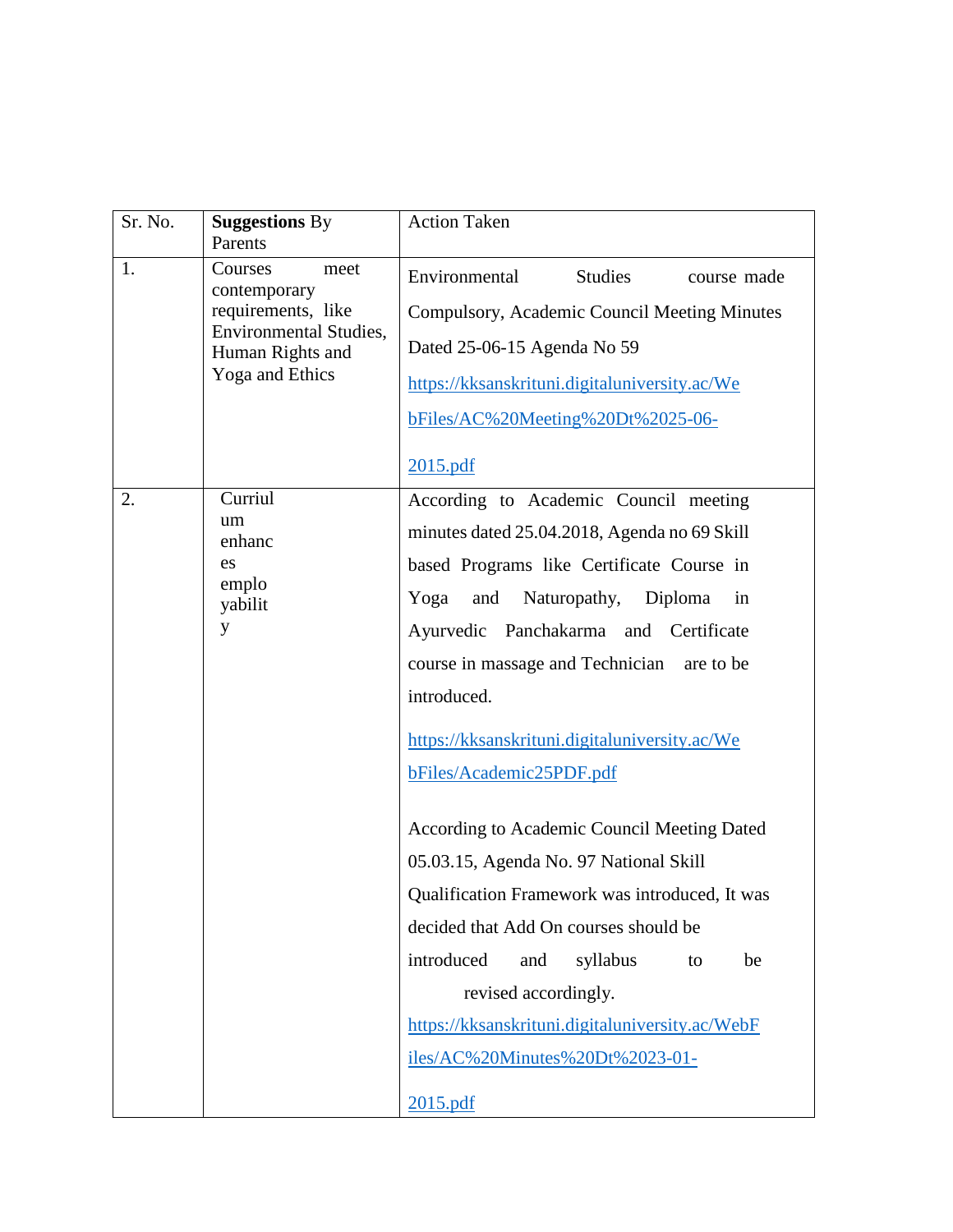

Kavikulguru Kalidas Sanskrit University Ramtek

NAAC Reaccredited "B++' Grade

## **Action taken Report on Feedback received from stakeholders Academic year 2018-19**

Feedback from stakeholders is an important measure for the enrichment of the quality of the curriculum. The university has the well-defined feedback mechanism which is duly filled by the stakeholders' i.e students, teachers, parents and alumni. The suggestion received from these stakeholders is considered as a useful tool for necessary improvement. It is also useful to identify the curricular gaps and to take measures to bridge it by supplementing the curriculum with add-on courses, guest lectures, workshops, seminars, study tours and field visit, etc.

Even individual department takes feedback from stakeholders and prepare the action taken report. This report is submitted to the Dean (Academics), based on all these Suggestions an action taken report is prepared. Action taken report as per recommendations based on the assessment of the feedback from stakeholders received from all departments in enriching the curriculum is as given below for Session 2018-19

**Stakeholders** Suggestions and Action Taken Report

e sujayakuman

Registrar K. K. Sanskrit University Ramtek, Dist. Nagpur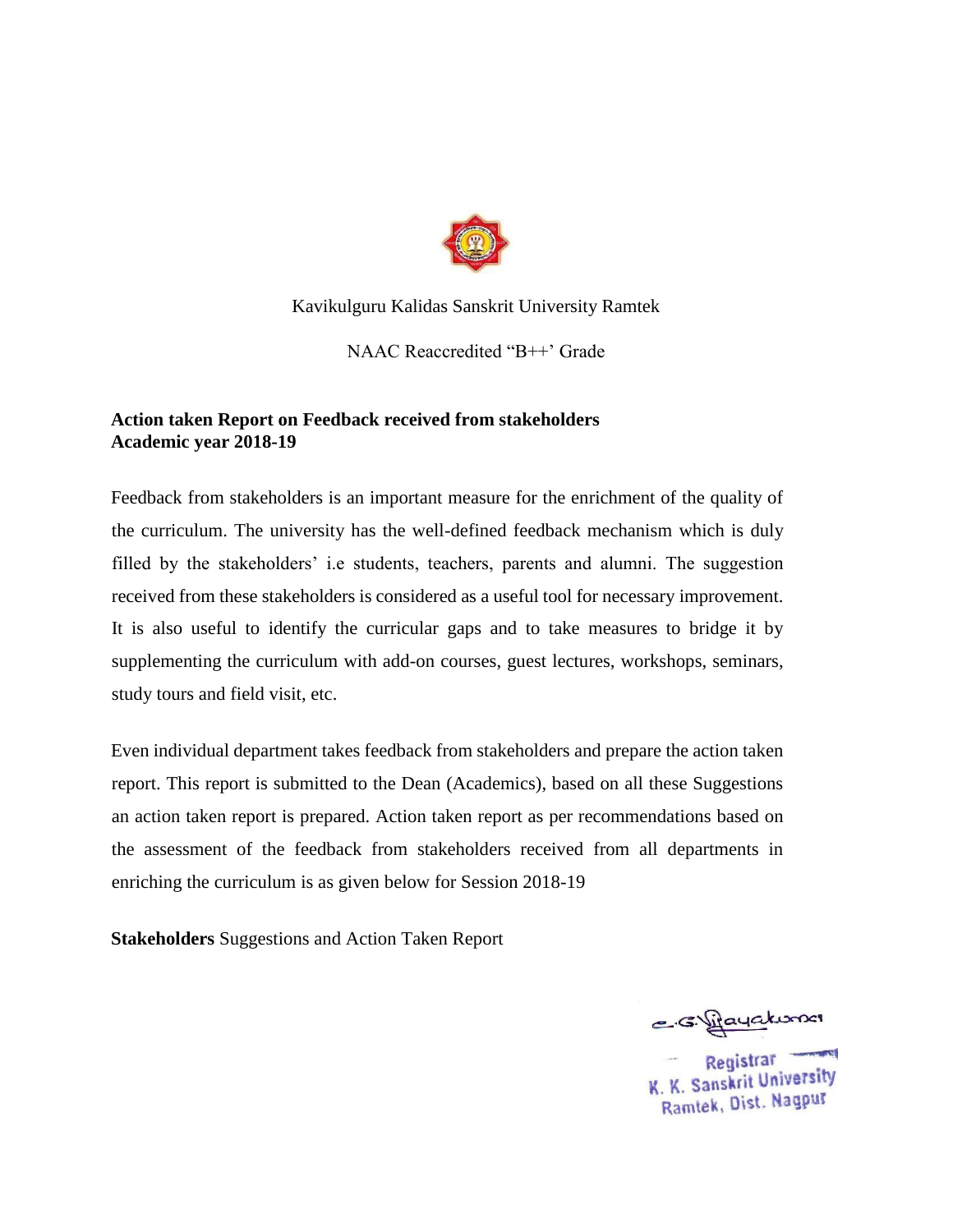| Sr. No. | <b>Suggestions By Students</b>          | <b>Action Taken</b>                                                                                                                                                                                                                                                                                                                                             |
|---------|-----------------------------------------|-----------------------------------------------------------------------------------------------------------------------------------------------------------------------------------------------------------------------------------------------------------------------------------------------------------------------------------------------------------------|
| 1.      | Need of review of the syllabus          | Academic Council minutes Meeting Dated<br>$7th$ September 2016, Agenda<br>No.78 syllabus revision took Place and<br>introduced.<br>Syllabus<br><b>New</b><br>https://kksanskrituni.digitaluniversity.ac                                                                                                                                                         |
| 2.      | Curriculum<br>enhanced<br>employability | According to Academic Council<br>meeting minutes dated 25.04.2018,<br>Agenda no 69 Skill based Programs<br>like Certificate Course in Yoga and<br>Naturopathy, Diploma in Ayurvedic<br>Panchakarma and Certificate course<br>in massage and Technician<br>are to<br>be introduced.<br>https://kksanskrituni.digitaluniversity.ac/We<br>bFiles/Academic25PDF.pdf |

| Sr. No. | <b>Suggestions</b> By Parents     | <b>Action Taken</b>              |
|---------|-----------------------------------|----------------------------------|
|         | Programme help in developing your | According to Academic Council    |
|         | personality                       | Meeting                          |
|         |                                   | Dated 05.03.15, Agenda No. 97    |
|         |                                   | National Skill Qualification     |
|         |                                   | Framework<br>was                 |
|         |                                   | introduced, It was decided that  |
|         |                                   | Add On courses should be         |
|         |                                   | introduced and syllabus to<br>be |
|         |                                   | revised                          |
|         |                                   | accordingly                      |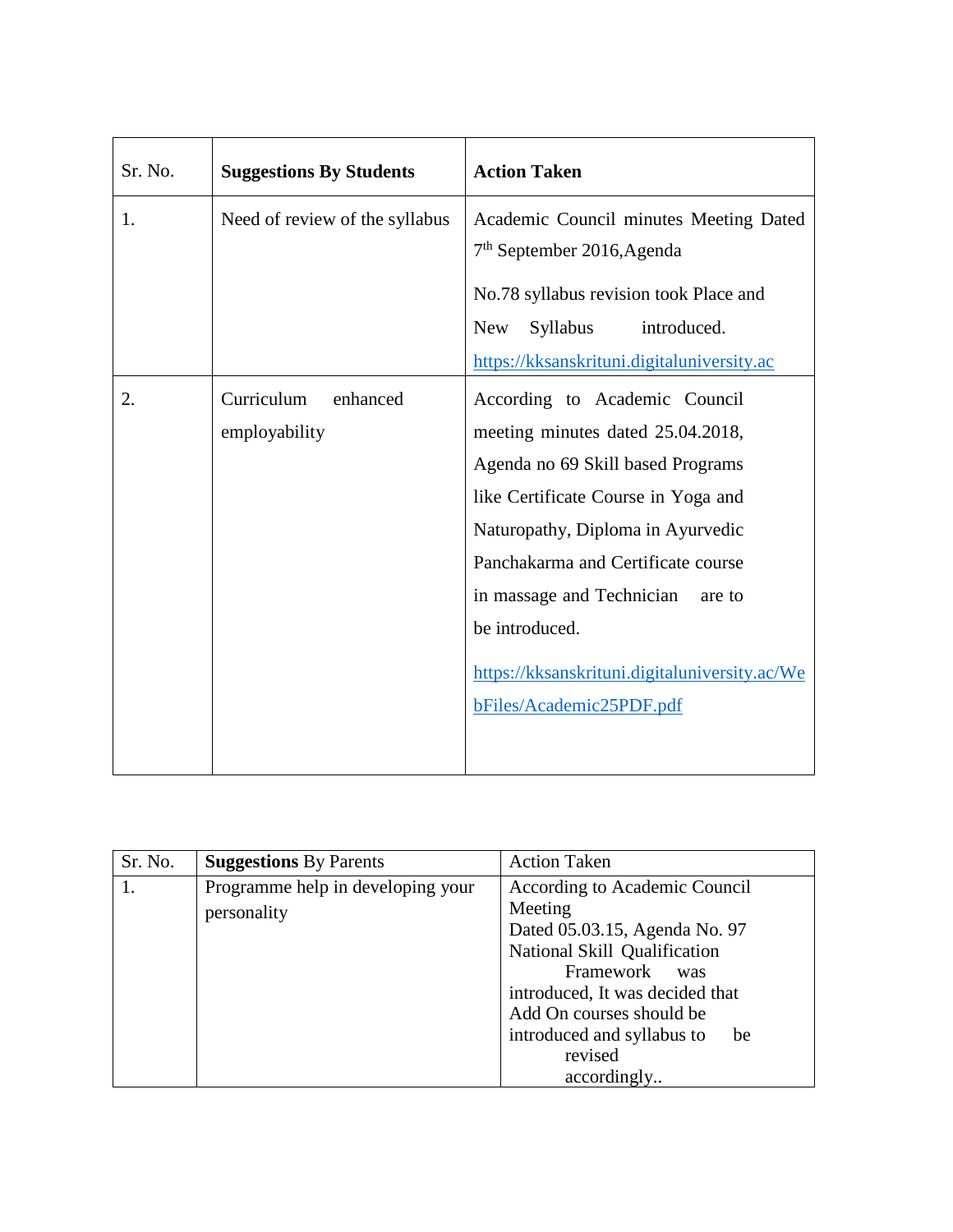|    |                                       | https://kksanskrituni.digitaluniversity.a<br>c/WebFiles/AC%20Minutes%20Dt%2<br>023-01-2015.pdf |
|----|---------------------------------------|------------------------------------------------------------------------------------------------|
| 2. | Courses meet contemporary             | Academic<br>According<br>to                                                                    |
|    | requirements                          | Council meeting minutes dated                                                                  |
|    |                                       | 25.04.2018, Agenda no 58 new                                                                   |
|    |                                       | Programs like BBA.                                                                             |
|    |                                       | Brom and BCA are to be introduced.                                                             |
|    |                                       | https://kksanskrituni.digitaluniversity.ac                                                     |
|    |                                       | /WebFiles/Academic25PDF.pdf                                                                    |
| 3. | Reading material regarding curriculum | Digitalization of the library is helpful for                                                   |
|    | is easily available                   | the fulfilment of this requirement.                                                            |
|    |                                       | Kavikulaguru<br>Kalidas<br><b>Sanskrit</b>                                                     |
|    |                                       | University (digitaluniversity.ac)                                                              |
|    |                                       | Kavikulaguru Kalidas<br><b>Sanskrit</b>                                                        |
|    |                                       | University (digitaluniversity.ac)                                                              |

e sifayakuman

Registrar<br>K. K. Sanskrit University<br>Ramtek, Dist. Nagpur

| S            | Suggesti  | <b>Action Taken</b>                                                |
|--------------|-----------|--------------------------------------------------------------------|
| r.           | ons by    |                                                                    |
| N            | Alumni    |                                                                    |
| $\mathbf{0}$ |           |                                                                    |
| 1.           | Need of   | 7 <sup>th</sup><br>Academic Council<br>minutes<br>Meeting<br>Dated |
|              | review of | September 2016, Agenda                                             |
|              | the       |                                                                    |
|              | syllabus  | No.78 syllabus revision took Place and                             |
|              |           | introduced.<br><b>New</b><br><b>Syllabus</b>                       |
|              |           | https://kksanskrituni.digitaluniversity.ac                         |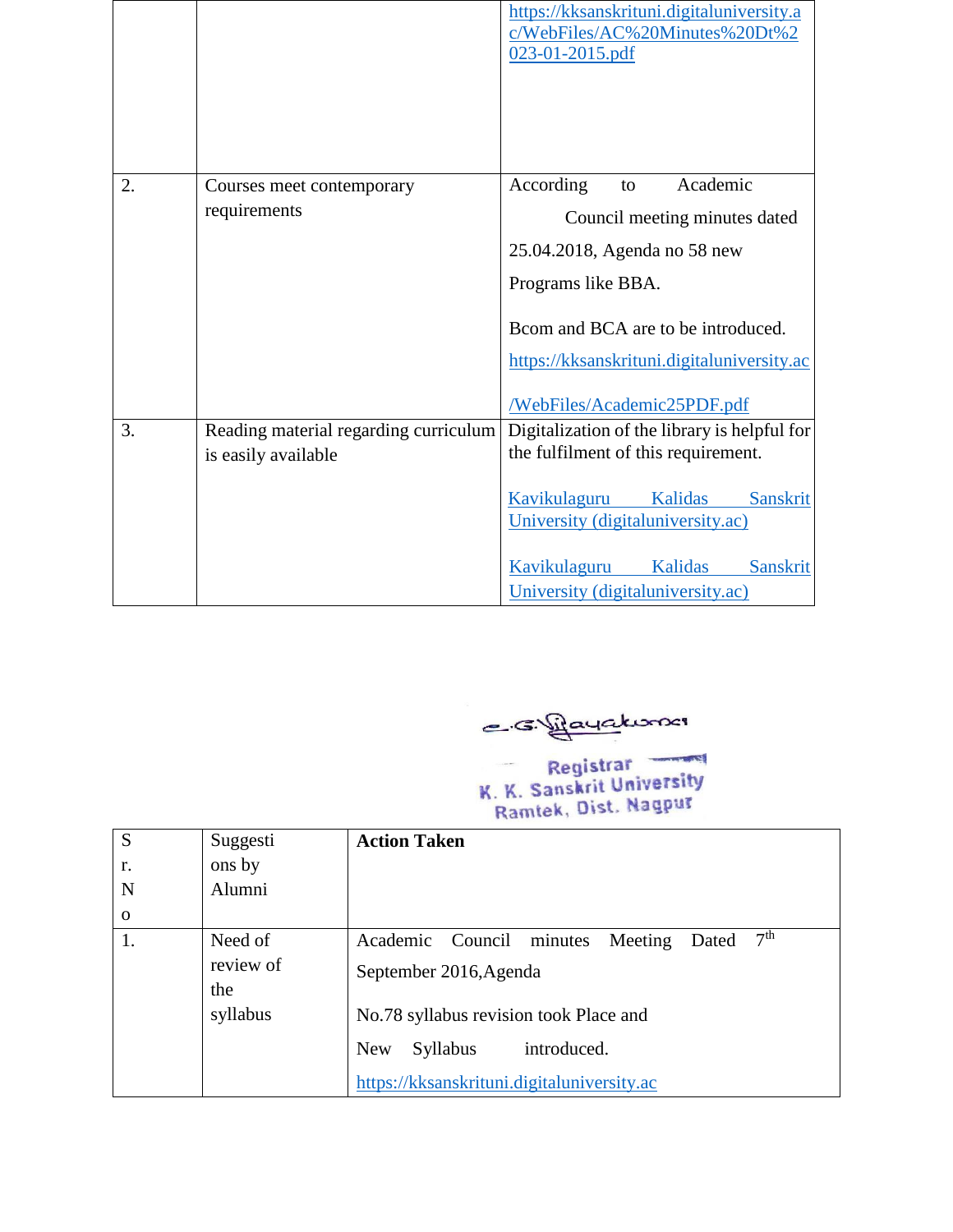| 2. | Curriculu<br>m<br>enhanced<br>employa<br>bility                | According to Academic Council meeting<br>minutes dated 25.04.2018, Agenda no 69 Skill<br>based Programs like Certificate Course in Yoga<br>Naturopathy, Diploma in Ayurvedic<br>and<br>Panchakarma and Certificate course in massage<br>and Technician are to be introduced.<br>https://kksanskrituni.digitaluniversity.ac/We<br>bFiles/Academic25PDF.pdf       |
|----|----------------------------------------------------------------|-----------------------------------------------------------------------------------------------------------------------------------------------------------------------------------------------------------------------------------------------------------------------------------------------------------------------------------------------------------------|
| 3. | The<br>course<br>content<br>fulfils the<br>need of<br>students | According to Academic Council<br>meeting<br>minutes dated 25.04.2018, Agenda no 69 Skill<br>based Programs like Certificate Course in Yoga<br>Naturopathy, Diploma in Ayurvedic<br>and<br>Panchakarma and Certificate course in massage<br>and Technician<br>are to be introduced.<br>https://kksanskrituni.digitaluniversity.ac/WebFi<br>les/Academic25PDF.pdf |

e siljayakuma

Registrar<br>K. K. Sanskrit University<br>Ramtek, Dist. Nagpur

| $S_{r}$ | <b>Suggestion</b> | <b>Action Taken</b>                                                           |
|---------|-------------------|-------------------------------------------------------------------------------|
|         | by Teachers       |                                                                               |
| no      |                   |                                                                               |
|         | Curriculum        | Academic Council minutes Meeting Dated 7 <sup>th</sup> September 2016, Agenda |
|         | enhan             |                                                                               |
|         | ces               | No.78 syllabus revision took Place and                                        |
|         |                   |                                                                               |